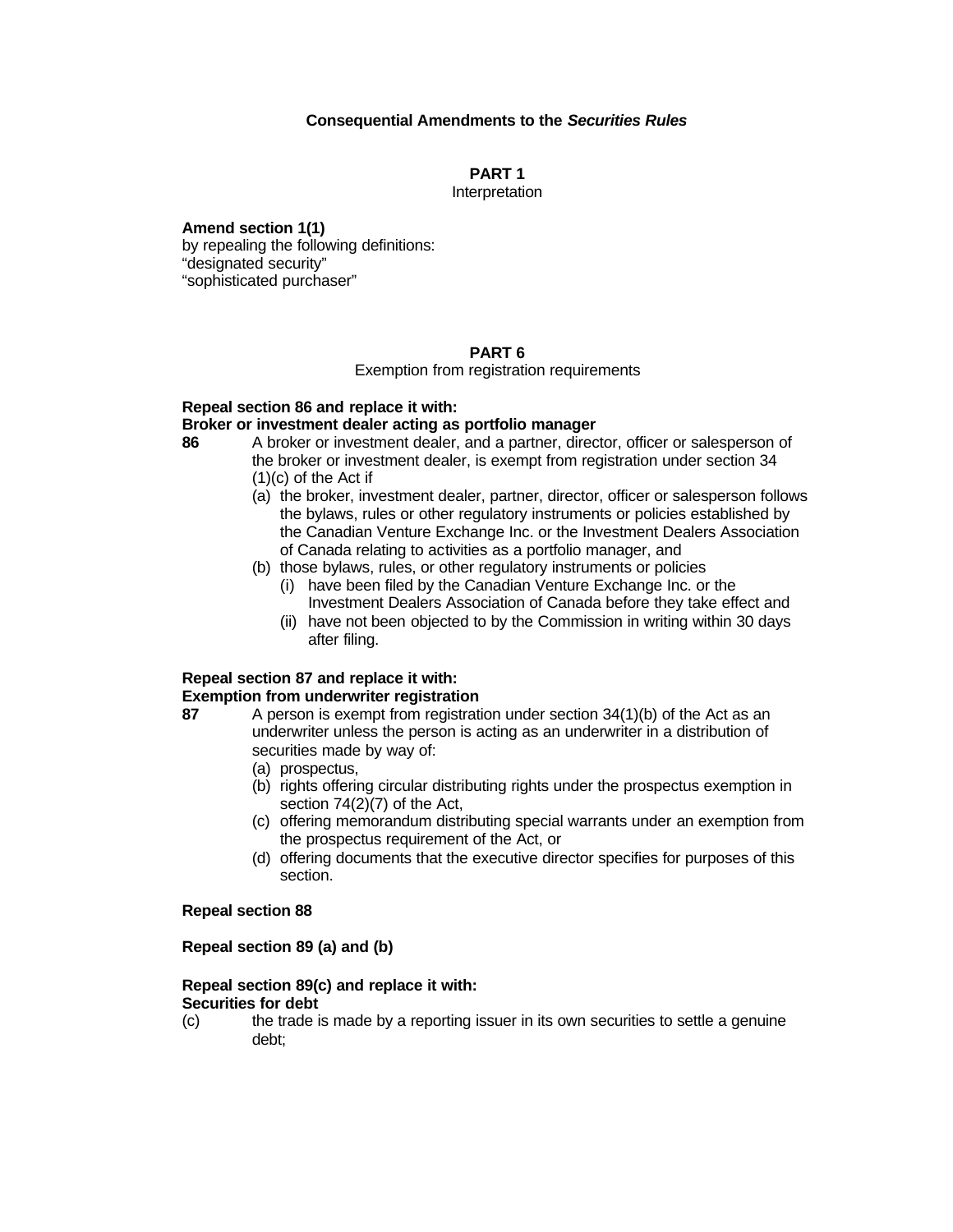# **Repeal section 89(d) and replace it with:**

# **Trade under escrow agreement**

- (d) the trade is made by a person that beneficially owns securities that are subject to the terms of an escrow agreement, in the form required by
	- (i) the Commission, or
	- (ii) the Canadian Venture Exchange Inc., the Bourse de Montrèal Inc., or The Toronto Stock Exchange, and

the trade is permitted by the escrow agreement and the transferee agrees to be subject to the terms of the escrow agreement;

#### **Repeal section 89(e) and replace it with: Bonus or finder's fee**

- (e) the trade is made by a reporting issuer in its own securities as consideration for
	- (i) a loan or loan guarantee, or<br>(ii) services performed by a per
		- services performed by a person, that is not an insider or an associate of an insider of the issuer, in connection with
			- (A) arranging a loan or loan guarantee,
			- (B) the issuer acquiring or disposing of assets, other than proceeds of a distribution, or
			- (C) the issuer making a distribution under section 74(2) of the Act to persons not resident in British Columbia;

**Repeal section 89 (g) and (h)**

**Repeal section 90(1)** 

**Repeal section 91**

#### **Repeal section 92 (2) and replace with: Restrictions on Not for Profit Issuers**

The exemption under section 46(g) of the Act does not apply to a person making a trade of securities unless:

- (a) the person making the trade is the issuer,
- (b) the purchaser is the issuer or a security holder of the issuer, or
- (c) the person making the trade is not the issuer and, before the person makes the trade, the person
	- i. notifies the issuer of the proposed trade, and
	- ii. provides the purchaser with a copy of any applicable information statement and financial and other information concerning the issuer's affairs that the issuer provided to the person during the two years immediately preceding the proposed trade.

# **PART 10**

# Exemptions from Prospectus Requirements

# **Repeal section 128(a) to (c)**

#### **Repeal section 128(e) and replace it with: Securities for debt**

(e) the trade is made by a reporting issuer in its own securities to settle a genuine debt;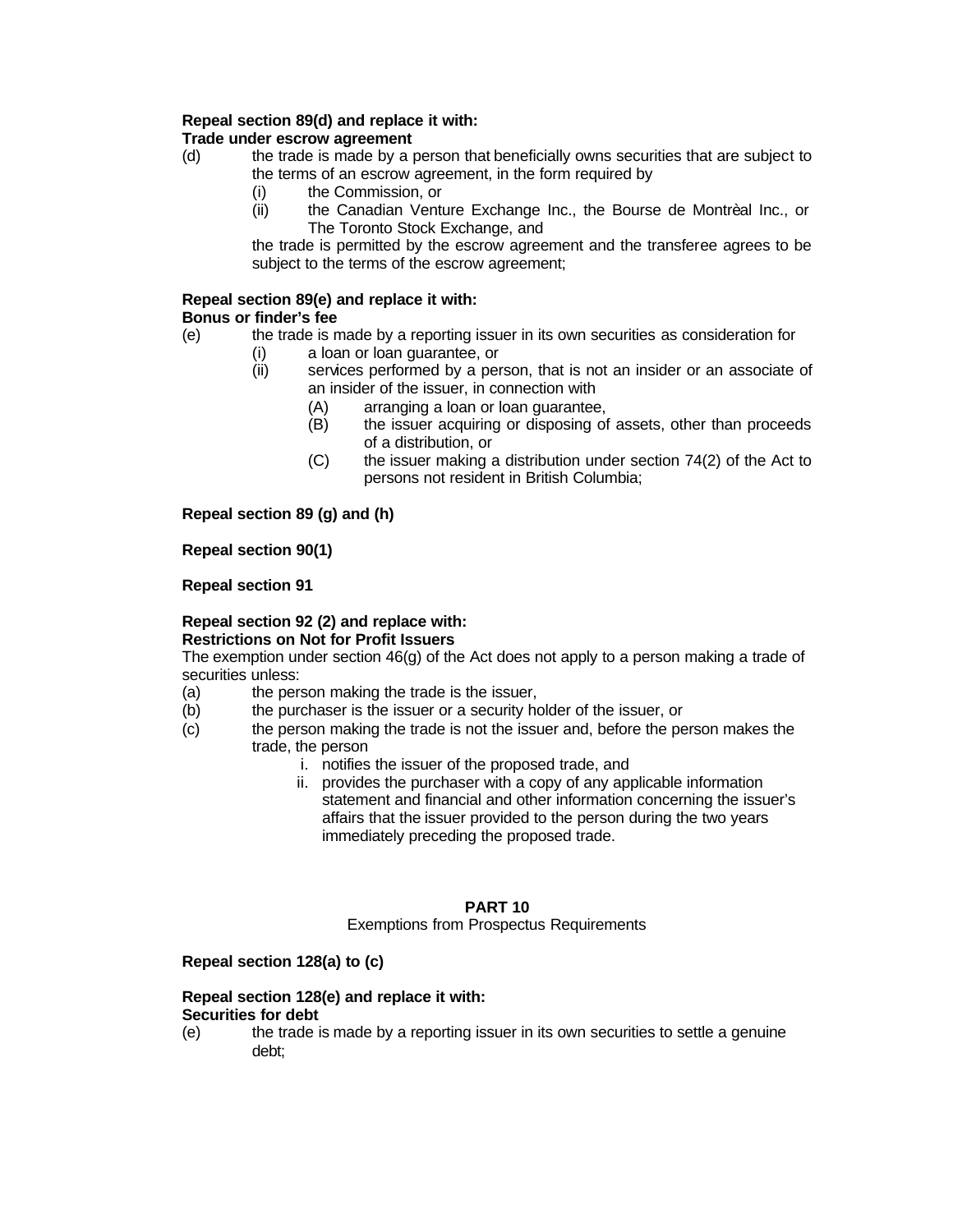#### **Repeal section 128(f) and replace it with: Bonus or finder's fee**

- (f) the trade is made by a reporting issuer in its own securities as consideration for
	- (i) a loan or loan guarantee, or
	- (ii) services performed by a person, that is not an insider or an associate of an insider of the issuer, in connection with
		- (A) arranging a loan or loan guarantee
		- (B) the issuer acquiring or disposing of assets, other than proceeds of a distribution, or
		- (C) the issuer making a distribution under section 74(2) of the Act to persons not resident in British Columbia;

**Repeal section 128 (h) and (i)**

**Repeal section 129 (1)** 

**Repeal section 130**

# **Repeal section 131(2) and replace it with: Restrictions on Not for Profit Issuers**

The exemption under section 46(g) of the Act does not apply to a person making a distribution of securities unless:

- (a) the person making the trade is the issuer,<br>(b) the purchaser is the issuer or a security ho
- the purchaser is the issuer or a security holder of the issuer, or
- (c) the person making the trade is not the issuer and, before the person makes the trade, the person<br>n
	- notifies the issuer of the proposed trade, and
	- ii provides the purchaser with a copy of any applicable information statement and financial and other information concerning the issuer's affairs that the issuer provided to the person during the two years immediately preceding the proposed trade.

**Repeal section 133**

**Repeal section 134**

**Repeal section 135**

**Repeal section 138** 

# **Repeal section 139(1)**

# **Repeal subsection 139 (2) and replace it with:**

- (2) Subject to subsection (4), if an issuer distributes a security under
	- (a) section 74(2)(2), (3), (5), (8) to (10), (11)(i), (14), (16)(i), (18) or (23) to (26) of the Act,
		- (b) section 128(e) to (g) of these rules, or
		- (c) section 2.1(2), 3.1(2) or 4.1(2) of Multilaterial Instrument 45-103

the issuer must file a report in the required form on or before the  $10<sup>th</sup>$  day after the distribution.

# **Repeal subsection 139(3)**